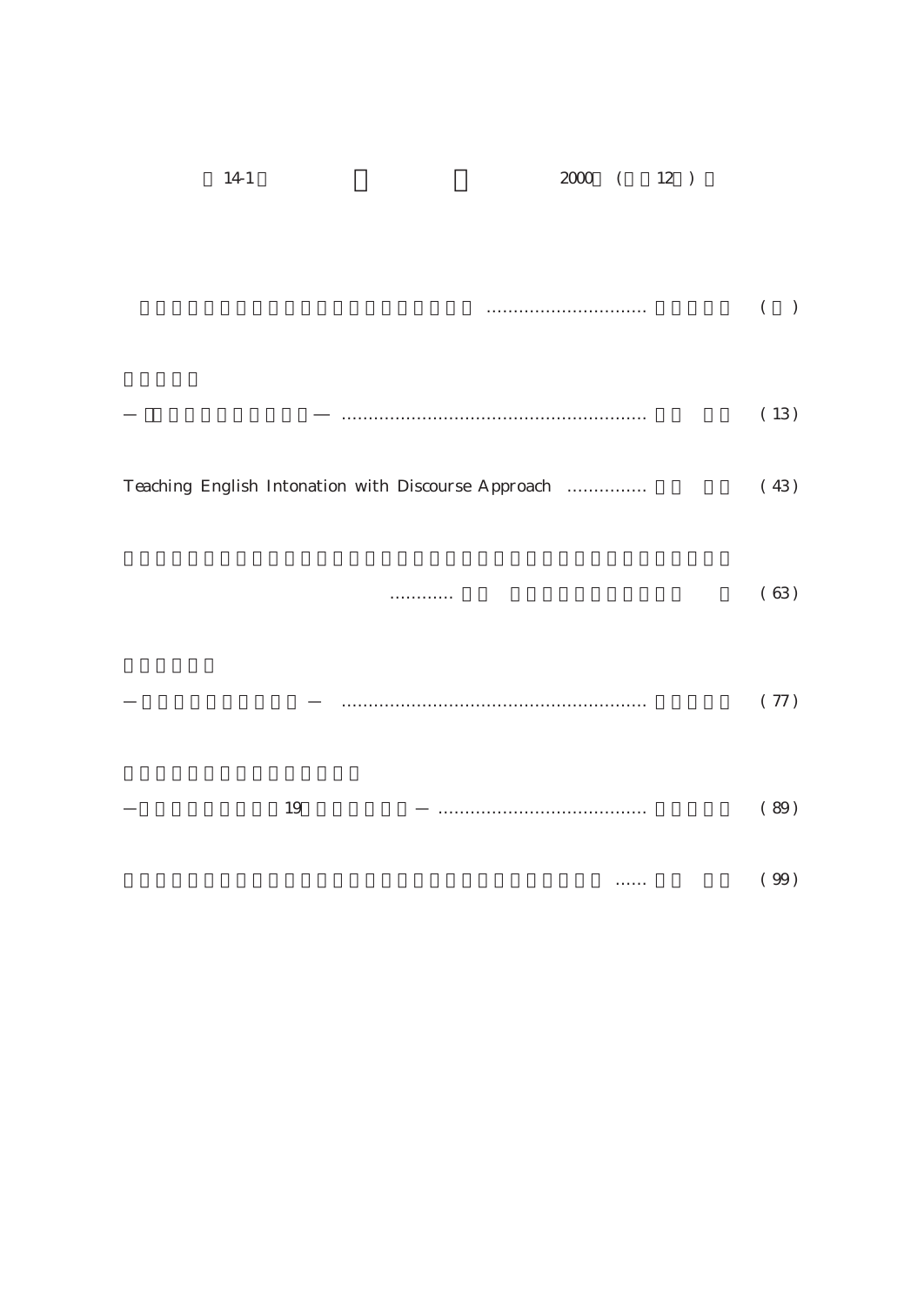# Annual Report

## of

#### University of Shizuoka, Hamamatsu College (Shizuoka Kenritsu Daigaku Tanki Daigakubu)

| $14-1$                                                                                                                                       | 2000     |
|----------------------------------------------------------------------------------------------------------------------------------------------|----------|
|                                                                                                                                              | Contents |
| ISHIKAWA, Shin'ichiro                                                                                                                        |          |
| SUZUKI, Motoko<br>Cultural Exchanges                                                                                                         |          |
| HIGUCHI, Mika                                                                                                                                |          |
| FUKUOKA, Yoshiharu; TOMONO, Etsuko; HASHIMOTO, Tsukasa<br>Social support networks and ego-identity of female college students                |          |
| OGUNI, Itaro<br>Functional Activities of Green Tea                                                                                           |          |
| KAINUMA, Yasuko<br>Changes of the Rate of Homemade New Year's Special Dishes<br>Based on a Survey Mainly in Shizuoka Prefecture for 19 Years |          |
| NAITO, Hatsue<br>Effect of Vinegar on Valious Washing and Sterilization Methods of                                                           |          |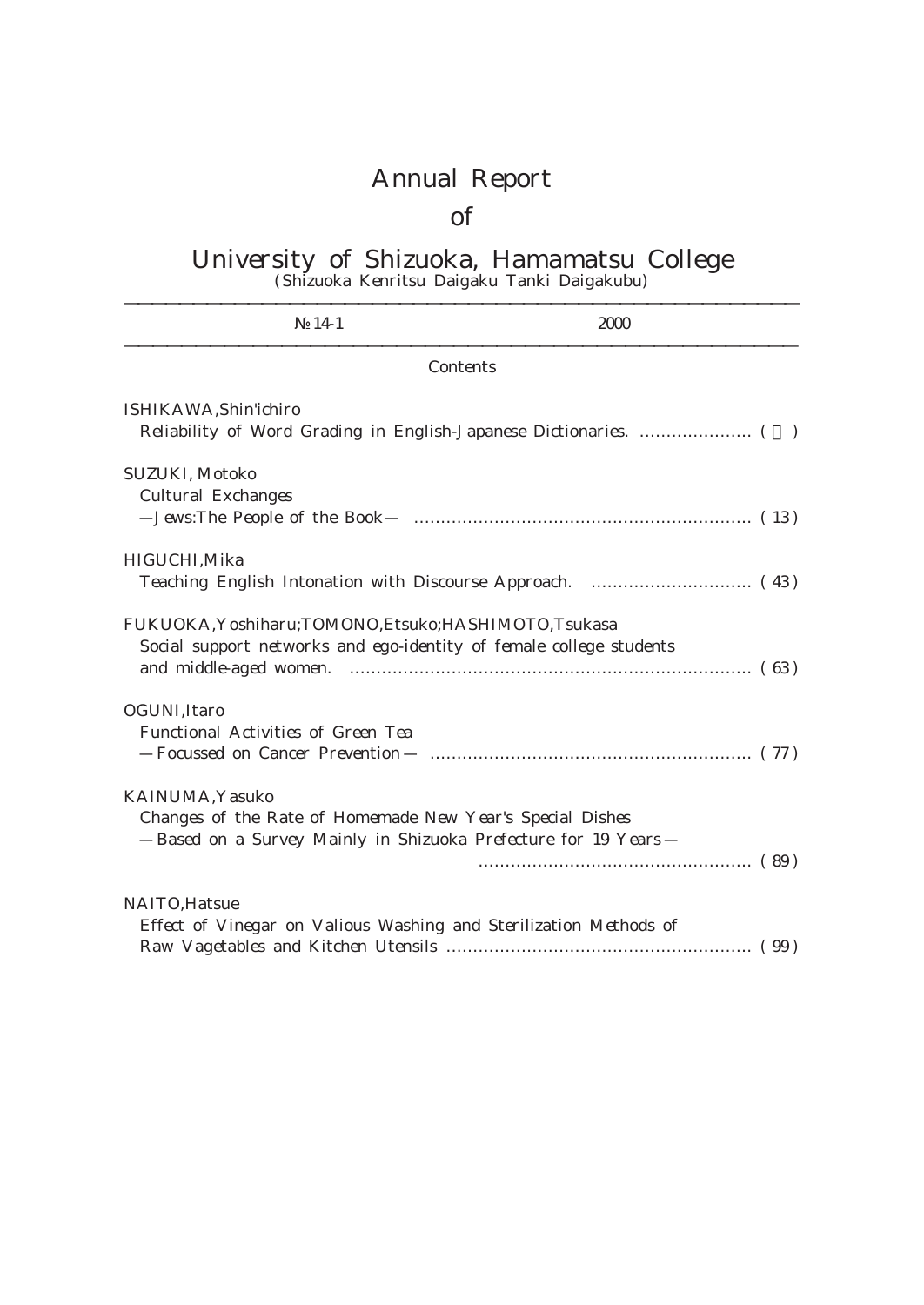| $14-3$ | $2000$ ( $12$ )                      |  |
|--------|--------------------------------------|--|
|        | (http: sizcol.u-shizuoka-ken.ac.jp ) |  |
|        |                                      |  |
| $p-$   |                                      |  |
|        |                                      |  |
|        |                                      |  |
|        |                                      |  |
|        |                                      |  |
|        |                                      |  |
|        | $($ $)$<br>.                         |  |
|        |                                      |  |
|        | . <b>.</b>                           |  |
|        |                                      |  |
|        |                                      |  |
|        |                                      |  |
|        |                                      |  |
|        |                                      |  |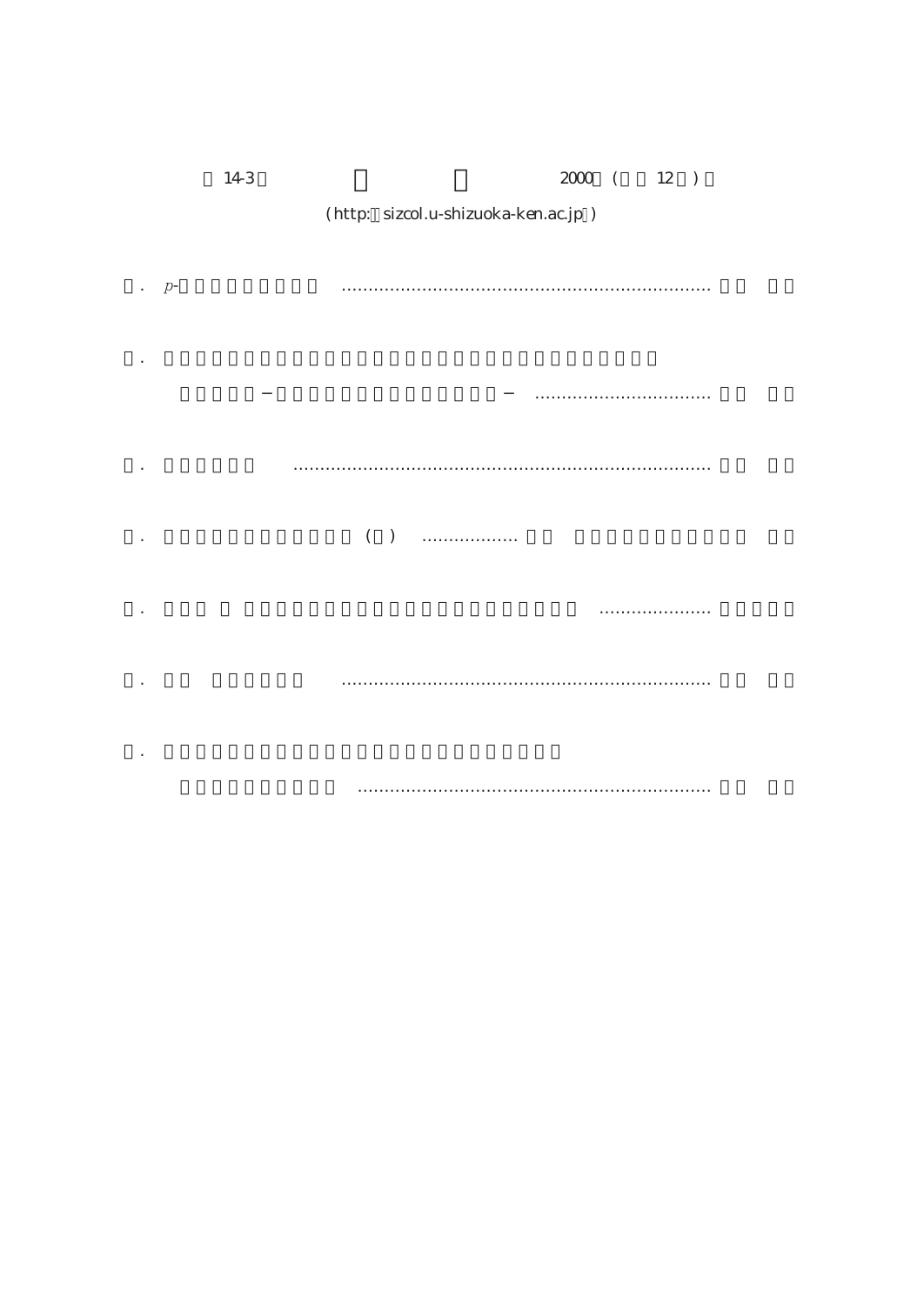### Annual Report (Web Edition) of

### University of Shizuoka, Hamamatsu College and Shizuoka College

(Shizuoka Kenritsu Daigaku Tanki Daigakubu Kenkyu Kiyo) URL:http: sizcol. u-shizuoka-ken. ac. jp

14-3 2000

**Contents** 

- 1. TATEYAMA, Koichi Linear Functionals over a  $p$ -adic Number Field
- 2. FUKUOKA, Yoshiharu Perceived Social Supports from Family and from Friends and Enervation of College Students: Examination of Mediating Effects of Achievement Motivation
- 3. UMEDA, Yuki Le monde de Koda Aya
- 4. SAHARA, Hideko; KAINUMA, Yasuko; HARADA, Shigeharu An Attempt to Measure the Heat-of-Aging of Rice (2)
- 5. ISHIKAWA, Shin'ichiro Word Grading Seen in the Four Editions of Kenkyusha's New College English-Japanese Dictionary
- 6. SUZUKI, Motoko College English and PC
- 7. FUKUOKA, Yoshiharu Effects of Supportive Interactions with Close Friends in Daily Stressful Situations on Mood States